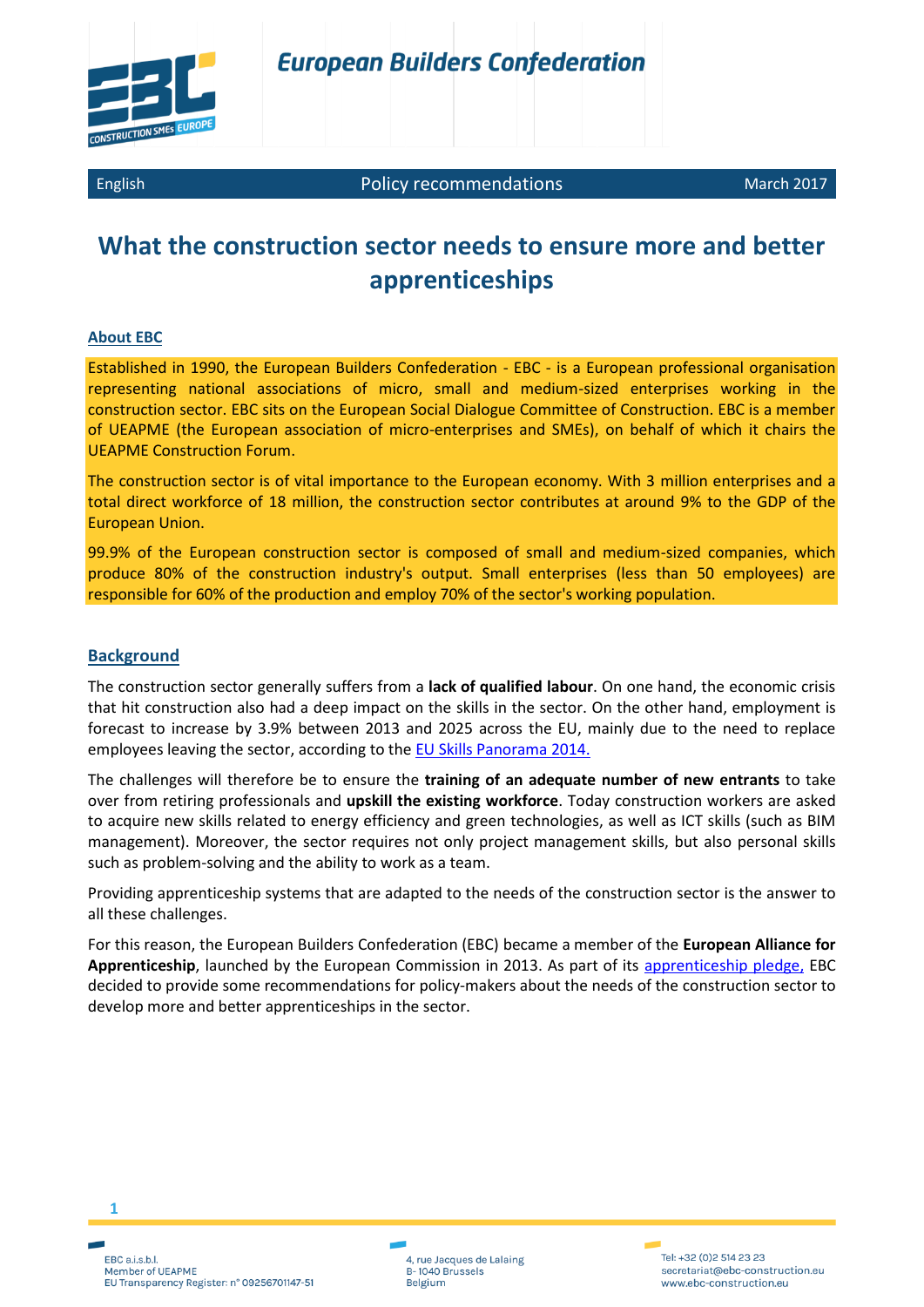

# **Recommendations**

# **Better involvement of SME associations and social partners in apprenticeship schemes and definition of the sector's skills**

The experience demonstrates that when SME associations and social partners are included in the definition of apprenticeship schemes the outcomes are better. They can define the skills the sector requires more accurately and work more closely with governments to shape the system according to the needs of the market. This will make **employers more involved** and increases the chances they will engage in apprenticeships.

In this framework, it is fundamental that EBC is recognised as a **European Social Partner in Construction**. Our members represent national social partners in the main European countries and the lack of representativeness at European level results in an incomprehensible inconsistency that must be addressed as soon as possible.

## **Massive national campaigns to improve the image of manual trades in general and the construction sector in particular**

Skilled labour in construction is lacking because of the **stigma associated to manual trades**. Some of the main factors preventing young people from joining the industry are the social pressure to stay in full time higher education; the lack of understanding by families that skilled trades mean employment opportunities; the fact that construction is a male-dominated industry. The construction sector offers **very good opportunities for young people**, both boys and girls. There is a wide variety of construction trades that can cater to all manner of characters. The starting salaries are much higher than many people expect and there is great capacity for career development.

Apprenticeship schemes offer a balance of technical skills and workplace experience, so school leavers can learn on the job and build a really meaningful career. Many people who have trained as apprentices then move on to start their own business.

One of the ways to improve the image of the sector is also to reinforce the **use of skills competitions**, such as EuroSkills, to attract young people to the construction sector.

## **Targeting women in apprenticeship schemes for construction**

Construction is seen as a male domain. The overriding **stereotype** remains that women are not physically capable to be active in the construction industry. Women must not only regularly prove their technical ability; they must also show that they "fit in". As a result, women represent only 8% of the sector workforce, whereas young women account for less than 1% of employees in the sector.

However, construction is no longer a dusty sector where people just get their hands dirty. Today tasks involve less physical force and are more mechanical, thus **suiting any age and gender**. Therefore, construction is a changing sector that offers several opportunities for whom is willing to take them.

As Europe faces the joint challenges of an ageing population and skills shortages, it is more important than ever to make the most of both men and women' skills. The construction sector cannot waste the talent and resources that will ensure its future well-being.

Many companies are still internally unprepared for apprenticeships to join such initiatives. Inclusion of SMEs as drivers of gender diversity in apprenticeships is a must if any major changes in the construction



**2**

4, rue Jacques de Lalaing B-1040 Brussels Belgium

Tel: +32 (0)2 514 23 23 secretariat@ebc-construction.eu www.ebc-construction.eu